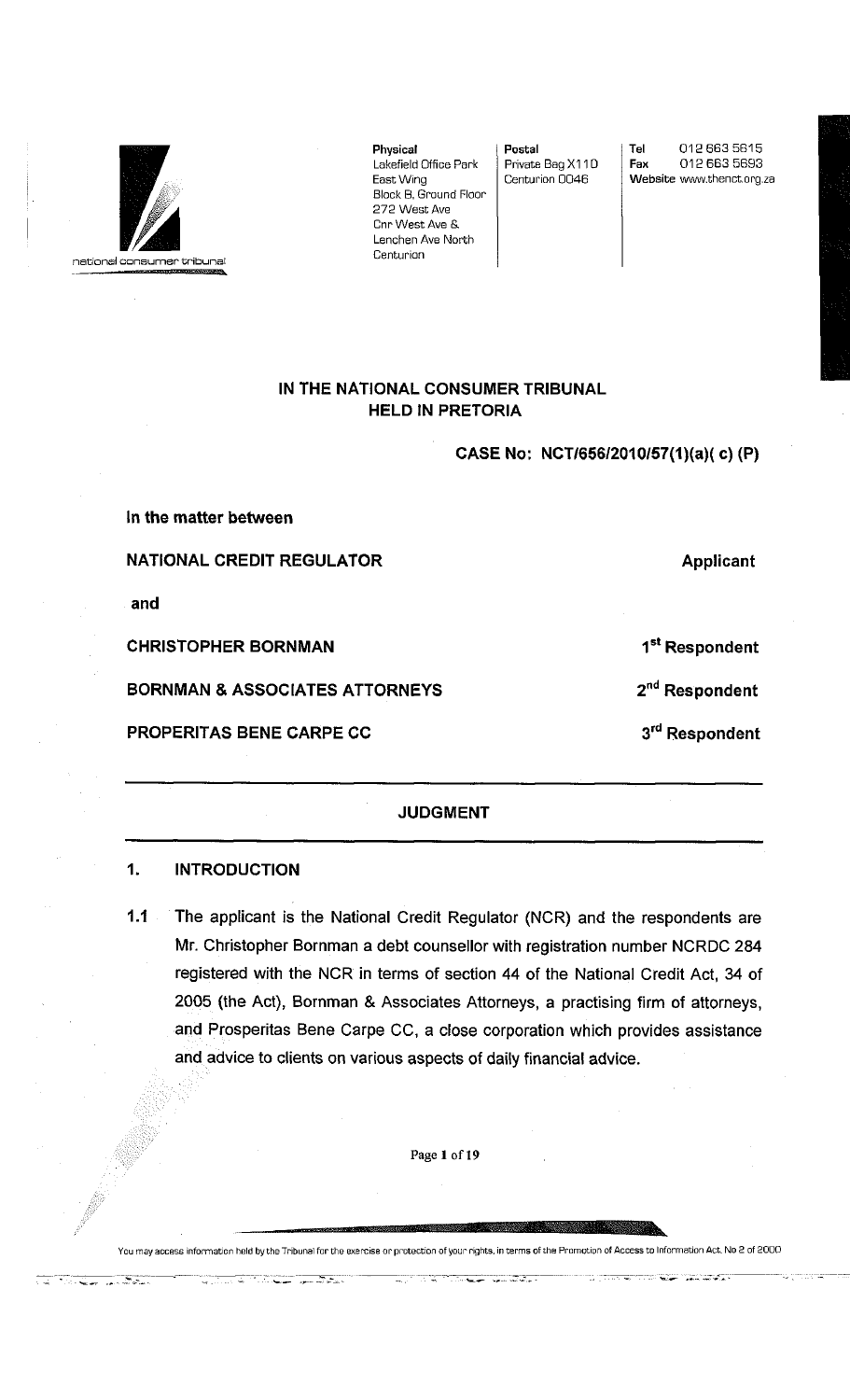- 
- **1.2** On 15 October 2010 the applicant commenced proceedings before the National Consumer Tribunal (the Tribunal) for various orders including an order to cancel the registration of the first respondent in terms of section 57 (1) (a) and (c) of the Act on the grounds that the respondent had repeatedly contravened the Act and his conditions of registration as a debt counsellor and an order declaring the third respondent to be in contravention of the Act because it was providing debt counselling services.
- **1.3** The application was as a result of an investigation into the activities of the respondents conducted on 27 August 2009 by Mr. Mark Whale, an inspector employed by the applicant. This investigation was conducted because of nineteen complaints which the applicant had received from consumers regarding the first respondent.
- **1.4** At the outset of the hearing, the applicant pointed out that Bornman & Associates Attorneys operates as a sole proprietorship with the first respondent as the practising attorney. So for all intents and purposes, the first respondent and the second respondent are one and the same person. The applicant did not therefore seek a separate order to be imposed on the second respondent.
- **1.5** The respondents were all represented by the first respondent at the hearing.

## **2. BACKGROUND**

المعظمة اللينة

- **2.1** The facts of this matter are to a large extent, common cause. The applicant therefore requested that the matter be decided on the papers without the leading of formal evidence. The respondents did not object to this.
- **2.2** The first respondent is a registered debt counsellor who provides debt counselling services to consumers and for these services he takes the full fee permitted in terms of the  $Act.^{1}$ 
	- **1 Para 40.5 of the Founding Affidavit and para 40.5 of the Opposing Affidavit.**

 $\sim$   $\sim$   $\sim$   $\sim$   $\sim$   $\sim$   $\sim$ 

**Page 2 of19** 

<u>Santa Caracteria</u>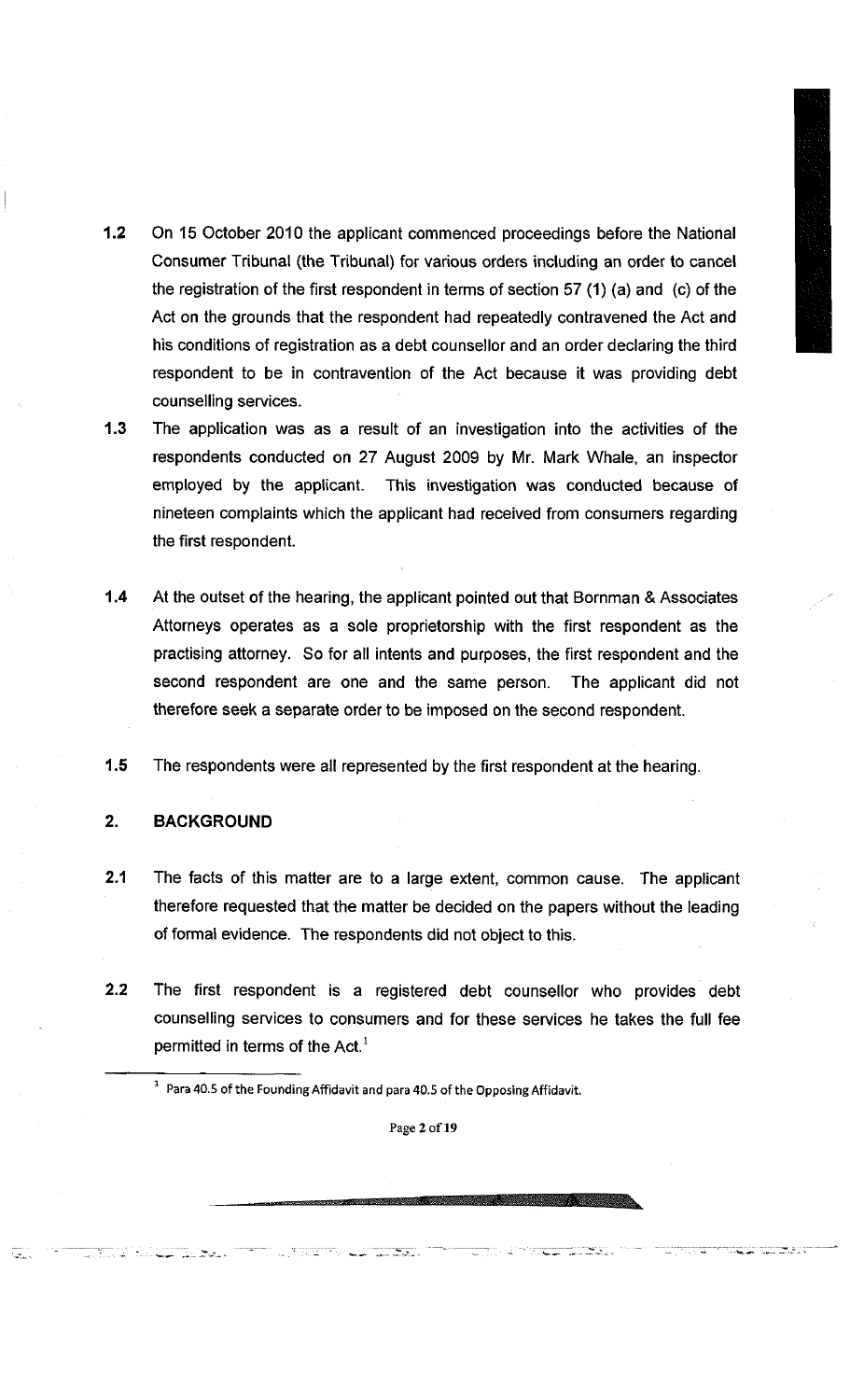- 2.3 As at 17 February 2010, the first respondent had 4 808 clients under debt review but the applicant had received 1 674 termination letters in respect of these clients. The applicant reported that this was the greatest number of termination letters which have been received by the applicant in respect of one debt counsellor.<sup>2</sup>
- 2.4 During his investigation, Mr. Whale perused the files of the complainants. He established that the first respondent did not follow the procedures set out in the Act when a consumer approaches a debt counsellor for assistance.' In terms of s86(6) the first respondent is required to establish whether a consumer is overindebted for the purposes of debt restructuring and whether there has been any reckless credit granting by creditors. Once the determination is made, the Act obliges a debt counsellor to follow certain procedures. The procedure which must be followed depends on whether the debt counsellor has determined that the consumer is over-indebted or merely debt stressed.<sup>4</sup> The process should culminate in either a consent order in terms of section 138 of the Act, $^3$  or the debt counsellor must refer the matter to the Magistrate's Court with a recommendation. These procedures were not followed by the first respondent. Instead the first respondent formulated his own procedure. The procedure followed by the first respondent was to make an informal determination of the amounts owed by the debtors and to submit this to the debtor's creditors with the following notice:

**5 S86(8).** 

**6**

**Service Committee** 

 **S86(7) ( c) and 86(9).** 

an martin di sebagai kecamatan dan bagian dan bagian dan bagian dan bagian dan bagian dalam bagian dan bagian

**Page 3 of19** 

 $\sim$   $\sim$   $\sim$   $\sim$   $\sim$   $\sim$ 

**<sup>2</sup> Para 40.27 of the Founding Affidavit.** 

**<sup>3</sup> The procedures relating to an application for debt review are set out in** 586 **of the Act. This section must be read with regulation 24 which prescribes the times within which certain conduct must be done.** 

**<sup>4</sup>** See s86 (7) (a) and (b).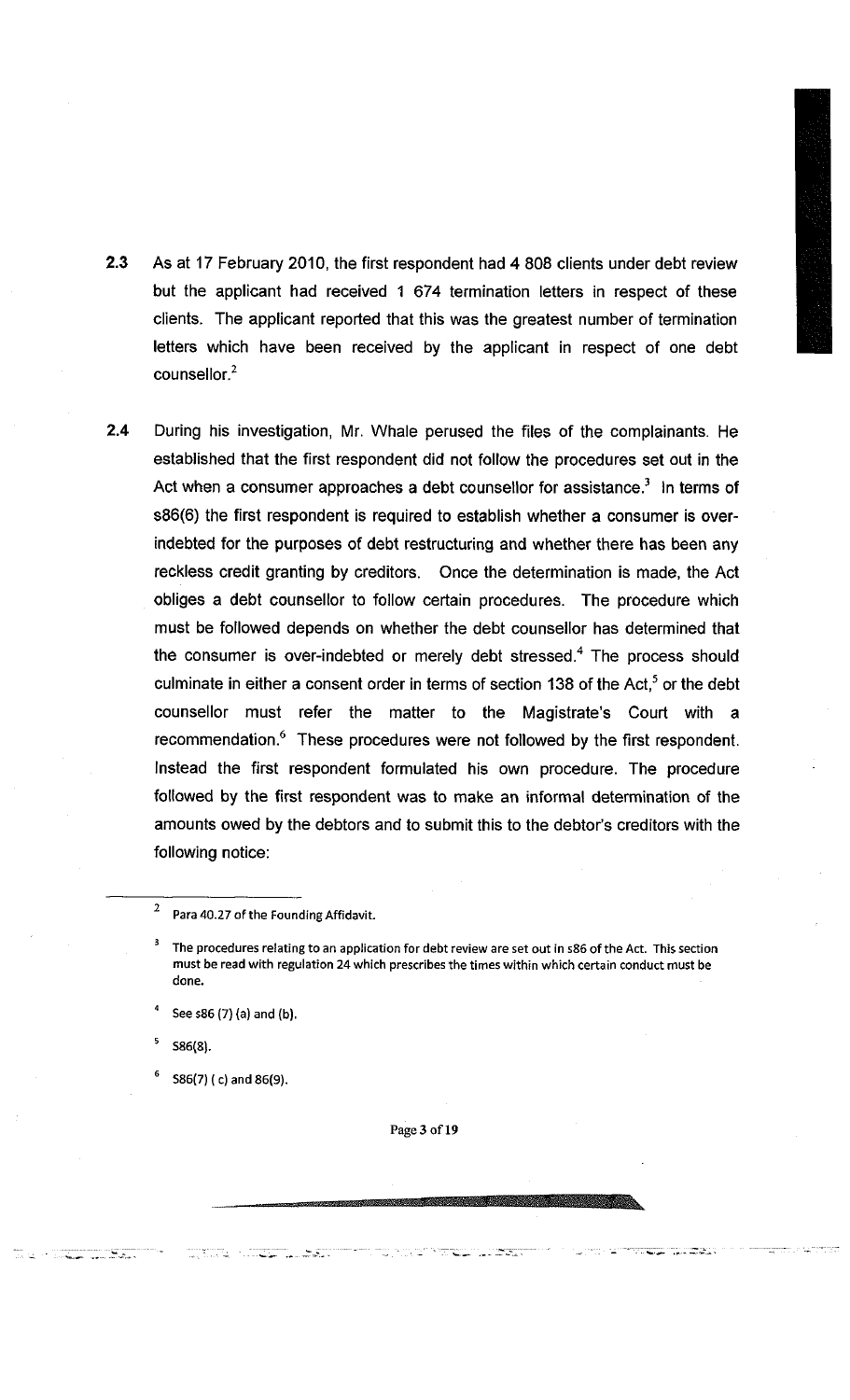

*"This notice serves to advise you that the abovementioned consumer(s) offer an informal payment arrangement to all creditors listed per annexure. See section 86 (7) (b) of the act. If no written correspondence is received within 7 days from date on this notice, the consumer(s) and the debt counsellor will have assumed the offer to be deemed acceptable."* 

In the files investigated by Mr. Whale the first respondent:

- (1) failed to do a proper determination of the debtor's position as required by s86 and regulation 24. Regulation 24 (6) of the Act states that within 30 business days after receiving an application in terms of s86(1) of the Act, a debt counsellor must make a determination in terms of s86(6).
- (2) failed to complete a form 17.2 or issue a proposal for repayment to creditors. Regulation 24 (10) states that after completion of the assessment, the debt counsellor must submit a form 17.2 to all the affected credit providers and all registered credit bureaux within 5 days.
- (3) failed to submit any of the matters to the Tribunal or Magistrate's courts for finalisation of the process.

Instead the first respondent attempted to rely on section 86 (7) (b) of the Act which states that if, as a result of an assessment conducted in terms of subsection (6) a debt counsellor reasonably concludes that the consumer is not over indebted but is nevertheless experiencing, or is likely to experience, difficulty satisfying all the consumer's obligations under credit agreements in a timely manner, the debt counsellor may recommend that the consumer and the respective credit providers voluntarily consider and agree on a plan of debt rearrangement. This section must be read in conjunction with the provisions of s86 (8) which states that if a debt counsellor makes a recommendation in terms of

**Page 4 of 19** 

talan di Serbia.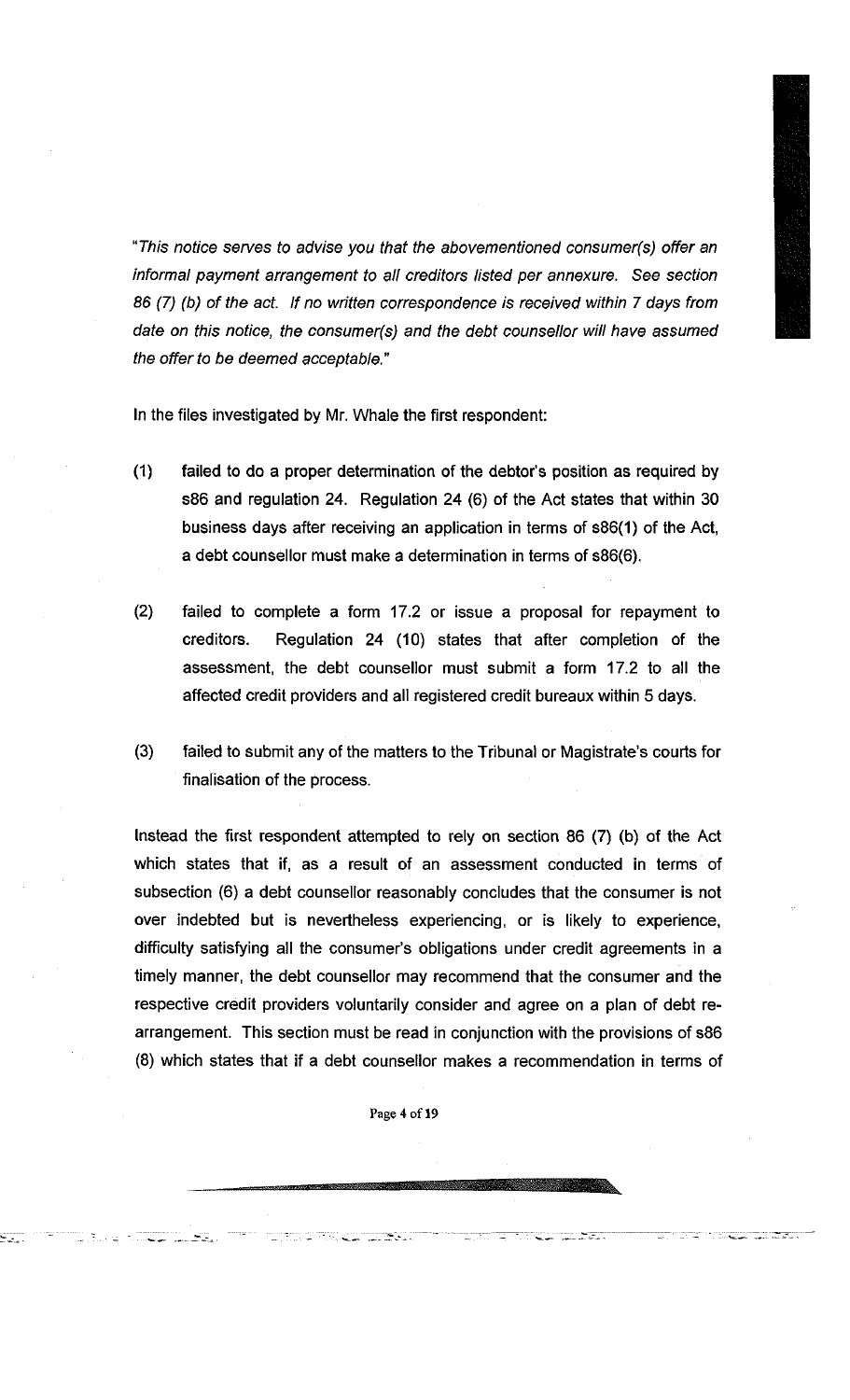subsection 7 (b) and, (a) the consumer and each creditor concerned accept that proposal, the debt counsellor must record the proposal in the form of an order, and if it is consented to by the consumer and each credit provider concerned, file it as a consent order in terms of s138 or (b) if paragraph (a) does not apply, the debt counsellor must refer the matter to the Magistrates Court with the recommendation.

- **2.5** As stated above, the first respondent is also an attorney and practices as a sole proprietor under the name Bornman & Associates Attorneys. Once the first respondent had established an informal payment arrangement with consumers and creditors, consumers paid a monthly amount into the trust account of Bornman & Associates Attorney for distribution to their creditors. The firm then deducted a fee of 10% from the amount deposited by consumers. This was recorded as "collection commission" by the first/second respondent. The remainder of the monthly amount (i.e. less 10%) was then paid to DC Partners, which is a NCR approved Payment Distribution Agency for distribution amongst the consumer's creditors. DC Partners also paid the first/second respondent after care fees which are permissible in terms of the applicant's approved fee guidelines.
- **2.6** The third respondent is a registered close corporation.<sup>7</sup> It is also known as PBC although this is used on emails and other documentation without the required letters "CC" after its name. The letters "CC" are required in terms of the Close Corporations Act, 26 of 1997, in order to indicate to consumers that it is a close corporation. Instead PBC uses the following sign at the end of its name, ©. This sign is the sign indicating that something is subject to copyright protection. It is not apparent why this sign is used. The letters PBC are also used in conjunction with the name Bornman & Associates Debt Counsellors Attorneys. An employee of PBC, known as Sean Nicholas, has sent emails to consumers signed as follows:
	- **Annexure O to the Founding Affidavit page 115 and para 8 and 9 of the Opposing Affidavit.**  7

**Page 5 of19** 

ಕರಾಜಿ ಮಾಹಿತ್ಯ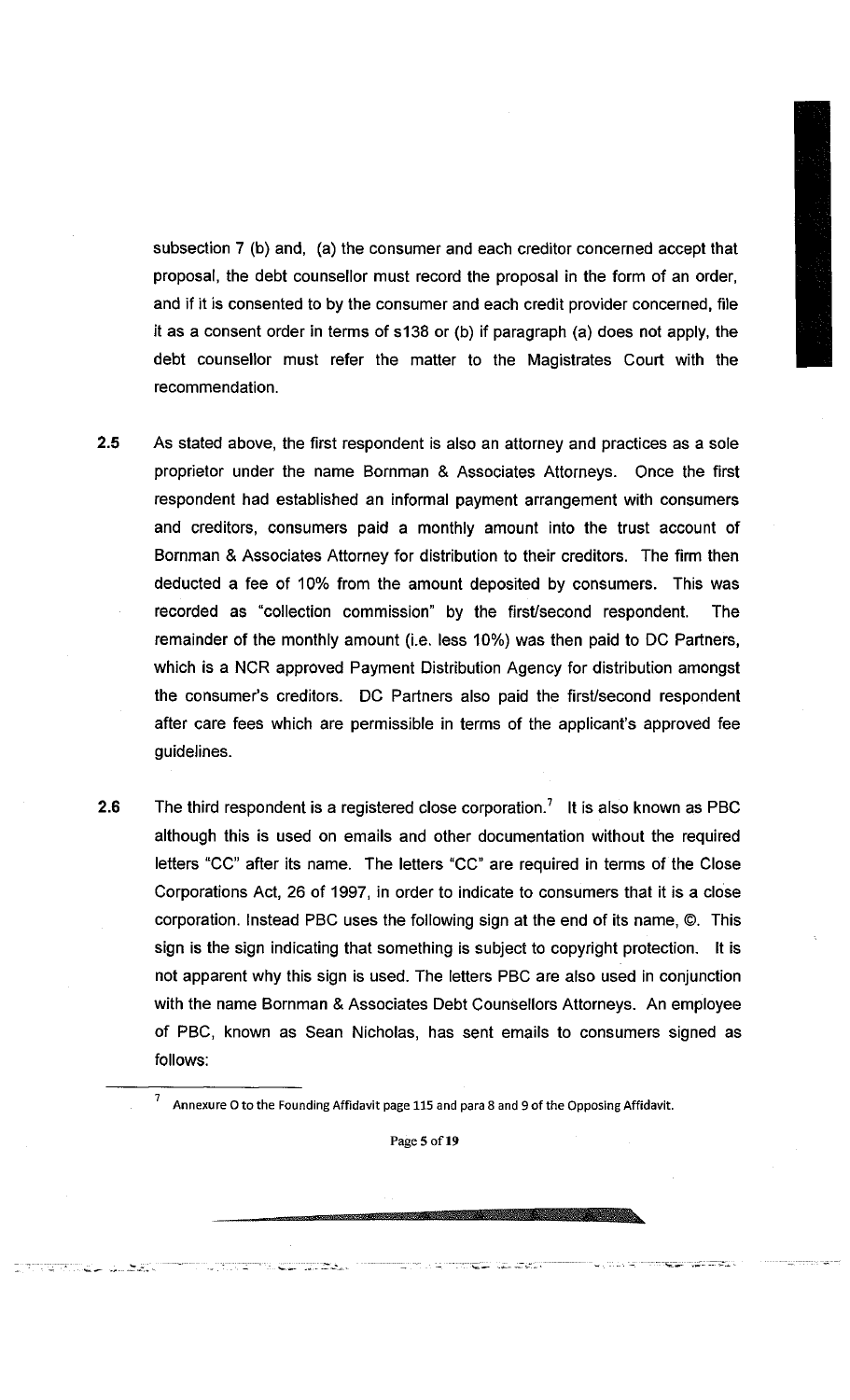*Sean Nicholas Department Head P.B.C Bornman & Associates Debt Counsellors Attorneys* 

- **2.7** The third respondent promotes PBC as a national consulting group providing assistance and advice to clients on various aspects of daily financial advice. It states that it aims to refer clients to the best panel of service providers including attorneys, debt counsellors or relevant institutions. PBC's website displays the first respondent's NCR registration number NCRDC284.
- **2.8** The first respondent and one other person are the members of the third respondent.
- **2.9** A Law Society search and the PBC website indicate that the first/second respondent and PBC share the same business address in Bellville.° In addition PBC has offices in Gauteng, Durban and Bloemfontein.

## **3.** RESPONDENT'S RESPONSE

**3.1** One of the main issues in the applicant's application relates to the 10% which the first/second respondent claimed from the debtor's monthly payments before the remaining amount was paid over to the PDA. The first respondent indicated that the fee was wrongly titled and was instead a periodic deduction which was intended to build up a retained amount for an eventual court application.'' During the hearing the Tribunal asked the first respondent the following question:

mark, on t<del>he typical</del>s.

**9 Para 40.5.1.5 of the Opposing Affidavit and pages 32 - 34 of the transcript of the hearing.** 

**Page 6 of 19** 

 $\boldsymbol{8}$ **Annexure C, D and F of the Founding Affidavit.**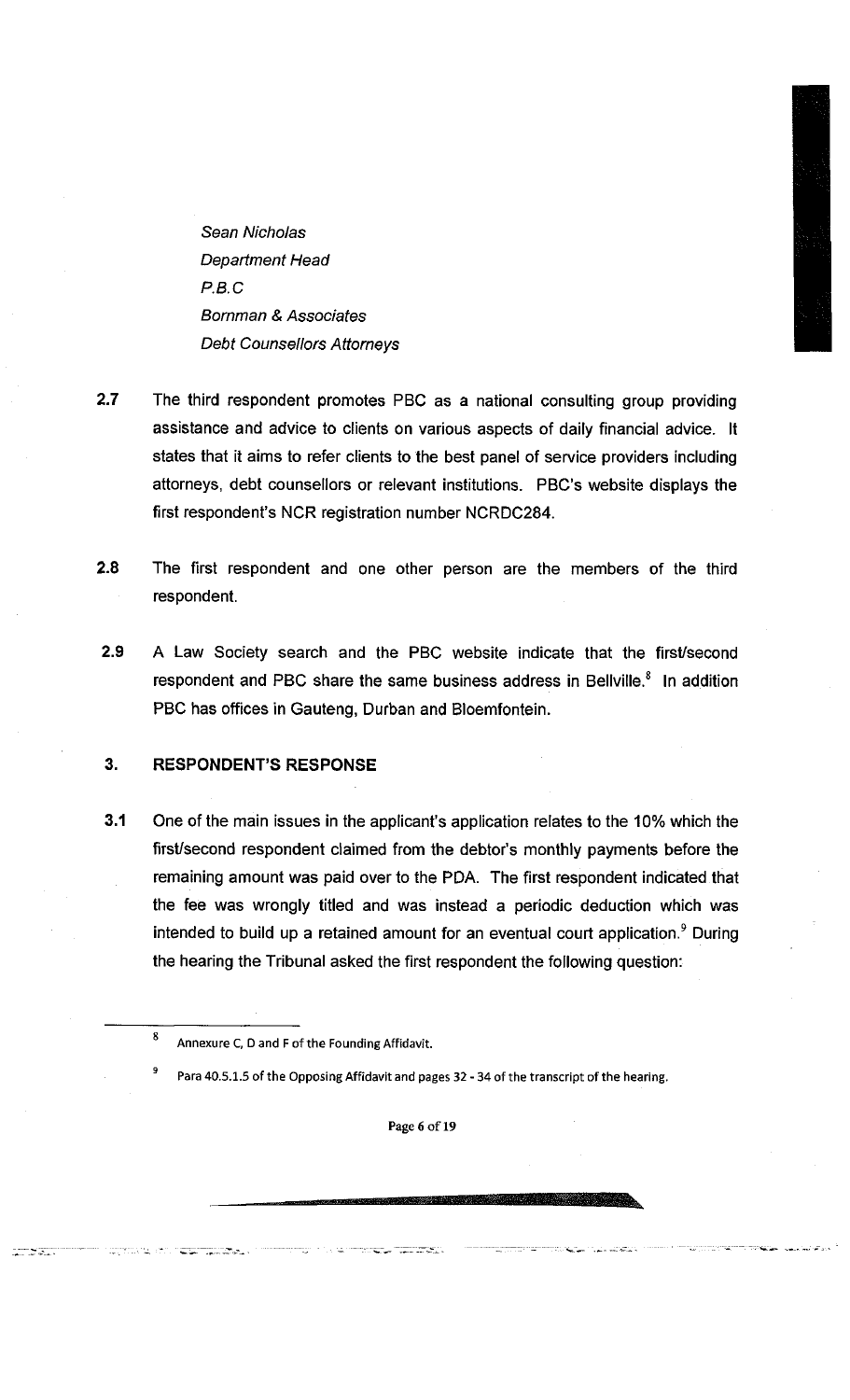*Chairperson: So on that score, who is making the decision to firstly collect 10% commission from the consumer and then put that in trust account*  and then remove that from trust account? Is it the attorney or is it *the debt counsellor?* 

*To which the first respondent replied:* 

*The debt counsellor, its debt counselling fees and the debt counsellor makes that determination.<sup>10</sup>*

- **3.2** At the beginning of 2010 the first respondent decided not to take any new debt counselling cases and the first respondent stopped taking the 10% collection commission from consumers.<sup>11</sup> At the hearing the first respondent indicated that he has decided to stop acting as a debt counsellor and he offered to refund the 10% commission to those consumers who had complained to the applicant.<sup>12</sup>
- **3.3** The first respondent denied that the first and third respondent were closely connected and stated that the first respondent was merely one debt counsellor to whom the third respondent could refer matters. The first respondent stated that the third respondent acted on a consultancy basis. Its employees would take down information from clients and would forward this information to him in Cape Town where a determination would be made. $13$  He admitted however, that employees of PBC, including a Mr. Nicholas negotiated with both consumers and credit providers. $14$  He argued as follows:
	- 10 **See pages 32 of the transcript.**
	- **1 1 Page 2 of the transcript.**
	- **1 2 Page 3 of the transcript.**
	- **1 3 See pages 36 - 39 of the transcript.**
	- $\blacksquare$  **See pages 37 - 38 of the transcript.**

**Page 7 of19**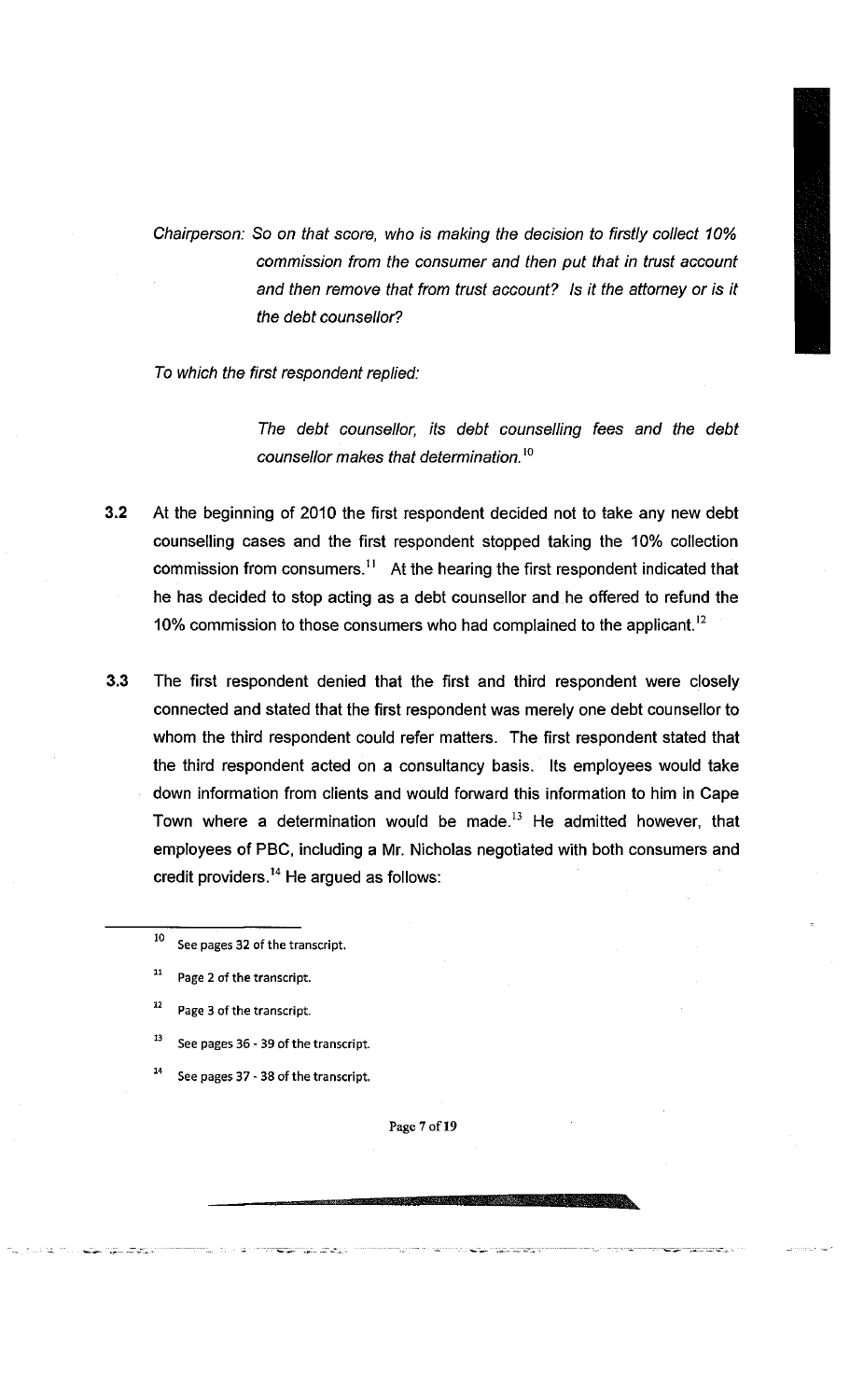*/ can't see why a debt counsellor can't employ people to do certain functions on his behalf. In the large practice as mine had been, it's impossible to do all that yourself<sup>15</sup> ... they (Chantal and Shaun Nicholas who were not registered debt counsellors) were delegated certain duties to perform by myself as debt counsellor.* 

# 4. EVALUATION

- 4.1 The first respondent failed to follow the process set out in the Act when debtors approach debt counsellors for debt review. Although the first respondent attempted to rely on s86(7) (b) to justify the procedure which he followed, there is no indication that;
	- (1) creditors agreed to the repayment plans developed by the first respondent or
	- (2) the first respondent followed through with the procedure set out in s86(8).

The procedure adopted by first respondent is highly problematic and it opens debtors up to severe risks. This is borne out by the fact that in a number of instances, the debt review process was terminated by creditors.

- 4**.2** The first respondent attempted to explain the fact that the 10% collection commission was in order to build up legal fees to compensate the attorney when the matter proceeded to court, however in all the instances reviewed by Mr. Whale this in fact never occurred and matters were not properly finalised through a process authorised in terms of the Act. In addition, the first respondent's explanation is not supported by his documentation. This documentation clearly states that an additional collection fee of 10% of the monthly instalment will be collected by Bornman & Associates, with a maximum of R1 000.00 per month.
	- **5 See page 38 - 39 of the transcript.**

<u>Samon San San Sa</u>

an an an Aire an a

**Page 8 of 19**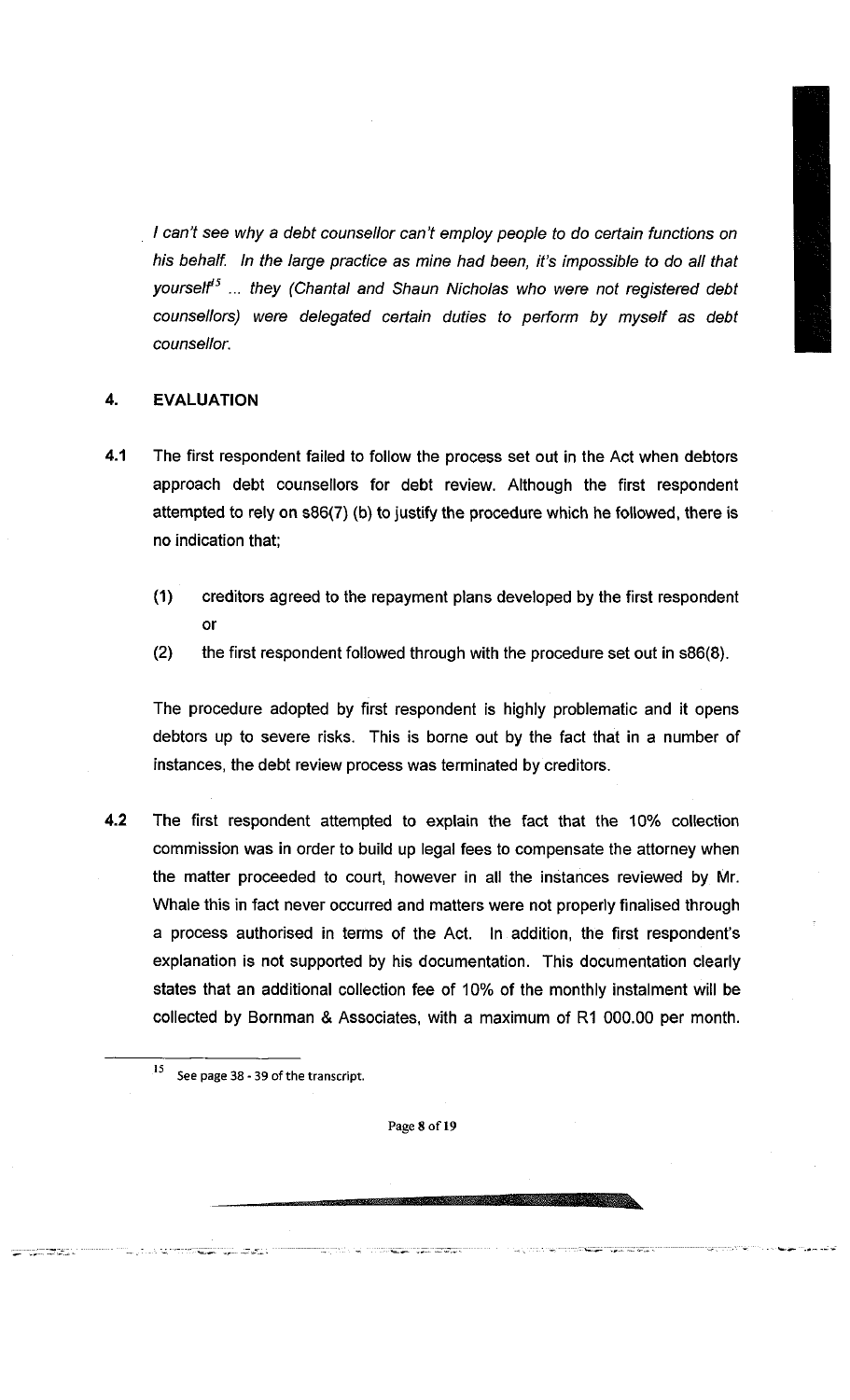Nowhere in the documentation does it state that this 10% fee is in order for the consumer to build up a fund which can be used to pay legal fees if and when such fees became due. A careful consideration of the discussion which took place between the Tribunal and the first respondent indicates that the first respondent was very confused about whether the 10% was for legal fees, or fees earned by the debt counsellor.<sup>16</sup> In the circumstances we are satisfied that the first respondent intended this to be a collection fee and not a fee for legal services.

4.3 The first respondent's specific conditions of registration state that the debt counsellor may not receive payments from consumers who have applied for debt review or receive payments in respect of debt obligations that were re-arranged in terms of the Act or distribute such payments to credit providers. In addition paragraph 9 of his conditions of registration state that the debt counsellor may only charge fees or recover fees from consumers as provided for in the Act and Regulations. The debt counsellor may not receive fees, commission or any other remuneration where such income may compromise the independence of the debt counsellor in respect of debt counselling services provided to consumers. The collection of the 10% commission charge was clearly in contravention of these conditions of registration. The respondent attempted to justify the fees that were paid by arguing that he performed two distinct roles, one as the debt counsellor and one as the attorney. The first respondent clearly saw these as two distinct roles and therefore argued that he was justified in charging both debt counselling fees and attorney fees.<sup>17</sup> This can be compared to the situation in *African Bank* Limited v Weiner<sup>18</sup> which dealt with the situation where an attorney who was

**1 8 2005 (4) SA 363 SCA.** 

**Page 9 of19** 

<sup>16</sup> **See interchange between the first respondent and the Tribunal which is recorded on pages 32 - 35.** 

**<sup>1</sup> 7 Pages... of the transcript and Opposing Affidavit 16.4 (iv) where the first respondent argued that acting a debt counsellor he exercised 'the democratic right to appoint an attorney of his choice and instruct such attorney to receive money on his behalf.**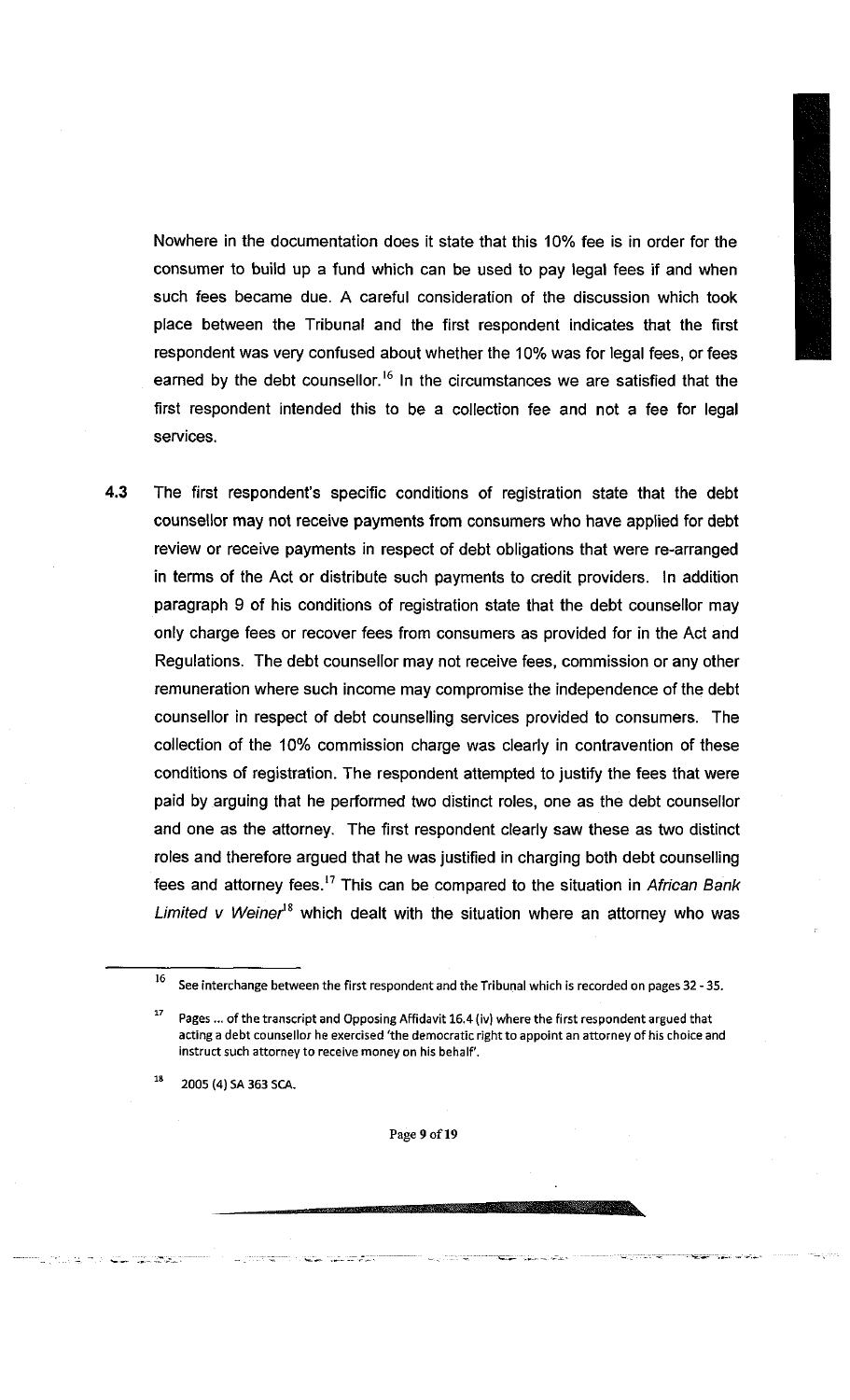performing the functions of administrator also claimed collection commission. The court stated the following: $19$ 

*It is obvious that an attorney who is appointed as an administrator in terms ofs74 E(1) acts in the capacity of an attorney throughout: he or she does not dispense with professional functions or duties at any point in the administration. The attorney administrator takes both the benefits and burdens of a practitioner's*  professional position and responsibility ... A quite different question is whether *the attorney-administrator is entitled to levy a collection fee under s65 and its associated provisions and claim it as a cost under s74 ... Neither principle nor the wording of the statute in my view countenance an attorney-administrator levying a collection fee under s65 in addition to the expenses and remuneration that may be claimed.... Against this background it would be unconscionable on any basis if the 10% collection fee permitted in Part III or s74 administrations. There is only one co-operative collection and that is the collection under s74 ... There can be only one collection commission, claimed only once. There can be no doublelevying.* 

The applicant argued that these same principles can apply to the fees taken by the first respondent purporting to act as a debt counsellor and then purporting to act as an attorney. However in this case, Bornman as debt counsellor imposed charges on the consumer, qua lawyer, which he is not allowed to do as a debt counsellor. The first respondent acting as a debt counsellor may only claim those fees which he is entitled to claim as set out by the applicant. He cannot therefore don another hat and state that because he is also an attorney he is entitled to claim fees as an attorney for performing what are essentially the *functions of a debt counsellor.* As was clear from his evidence, first respondent's independence was seriously compromised by his conduct to the detriment of the consumer. He could no longer distinguish between himself as debt counsellor or

19 **At 21-27.** 

**Page** 10 **of** 19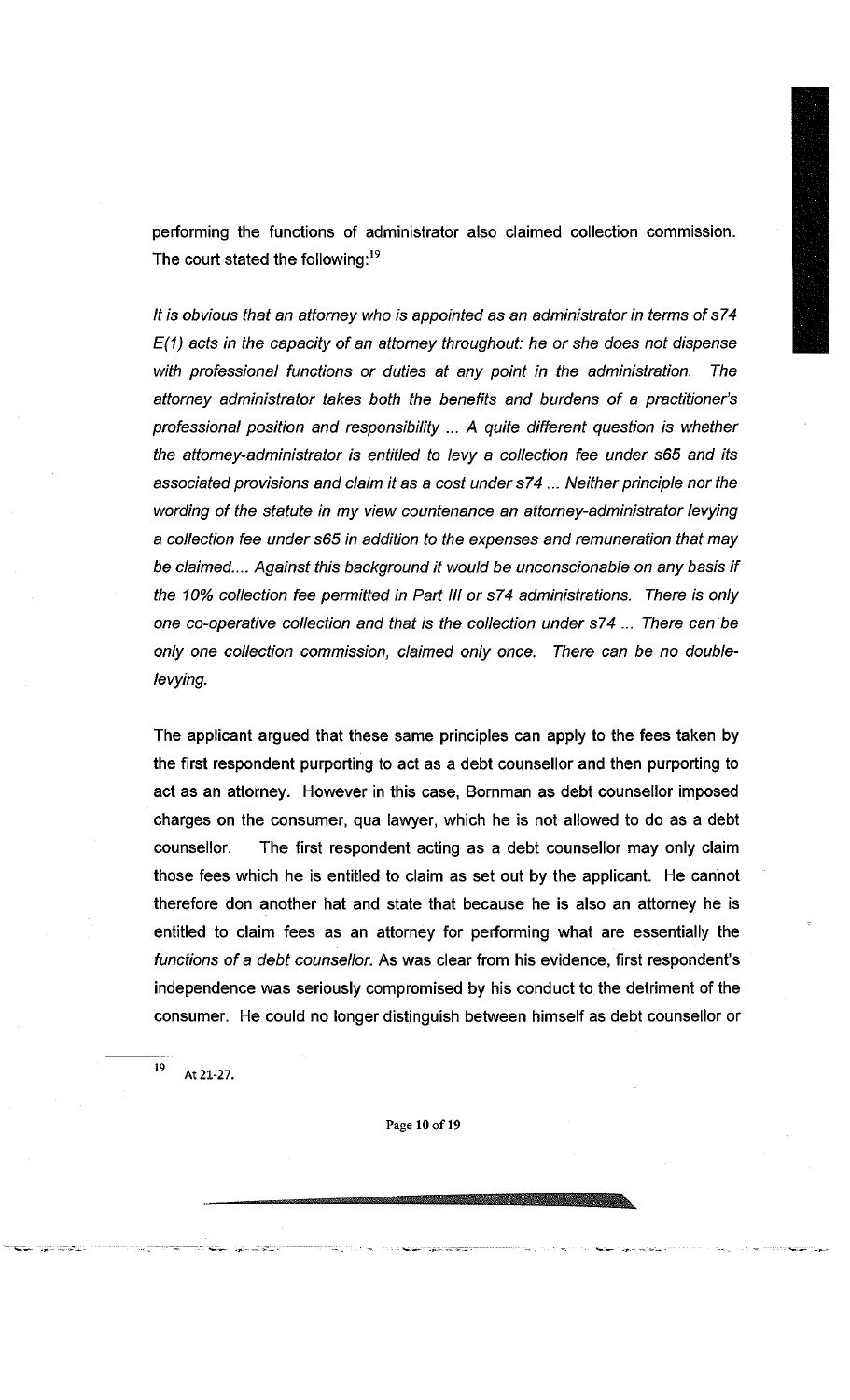as attorney and imposed charges on the debtor which he was not legally entitled to, not for the benefit of the debtor but for his own benefit qua attorney.

According to the fee guidelines issued by the applicant, a debt counsellor who fails to submit proposals to creditors or to refer matters to the Tribunal or Magistrate's Court within 60 days from the date of the debt review application the debt counsellor must refund 100% of the fee paid by the debtor. $20$ 

**4.4** The first respondent failed to follow the procedures set out in the Act and failed to finalise debt counselling matters appropriately and yet he was paid after care fees by the PDA.

**4.5** The first respondent denies that there is a close connection between the first respondent and the third respondent and argues that the first respondent is merely one debt counsellor to whom the third respondent may refer work. However, no evidence of this was presented to the Tribunal. We are of the view therefore, that the first respondent is the only debt counsellor who is connected with the third respondent. His registration number is the only one that appears on the documentation and advertisements used by the third respondent. In addition, the employees of the third respondent are also employees of the first respondent. In order to deal with so many debtors, it is clear that the first respondent relies on the services of other persons who are not registered debt counsellors. These people clearly provide debt counselling services and are not merely employed in administrative positions. This is in contravention of the Act which states that only registered debt counsellors may perform the services of a debt counsellor. In addition, consumers in Gauteng, Durban and Bloemfontein must be misled into believing that the people with whom they are dealing are registered debt counsellors because they never meet the first respondent who is the only registered debt counsellor in this elaborate set up, and he is stationed in

20 **Para 1.4 of the fee guidelines.** 

**Page 11 of 19**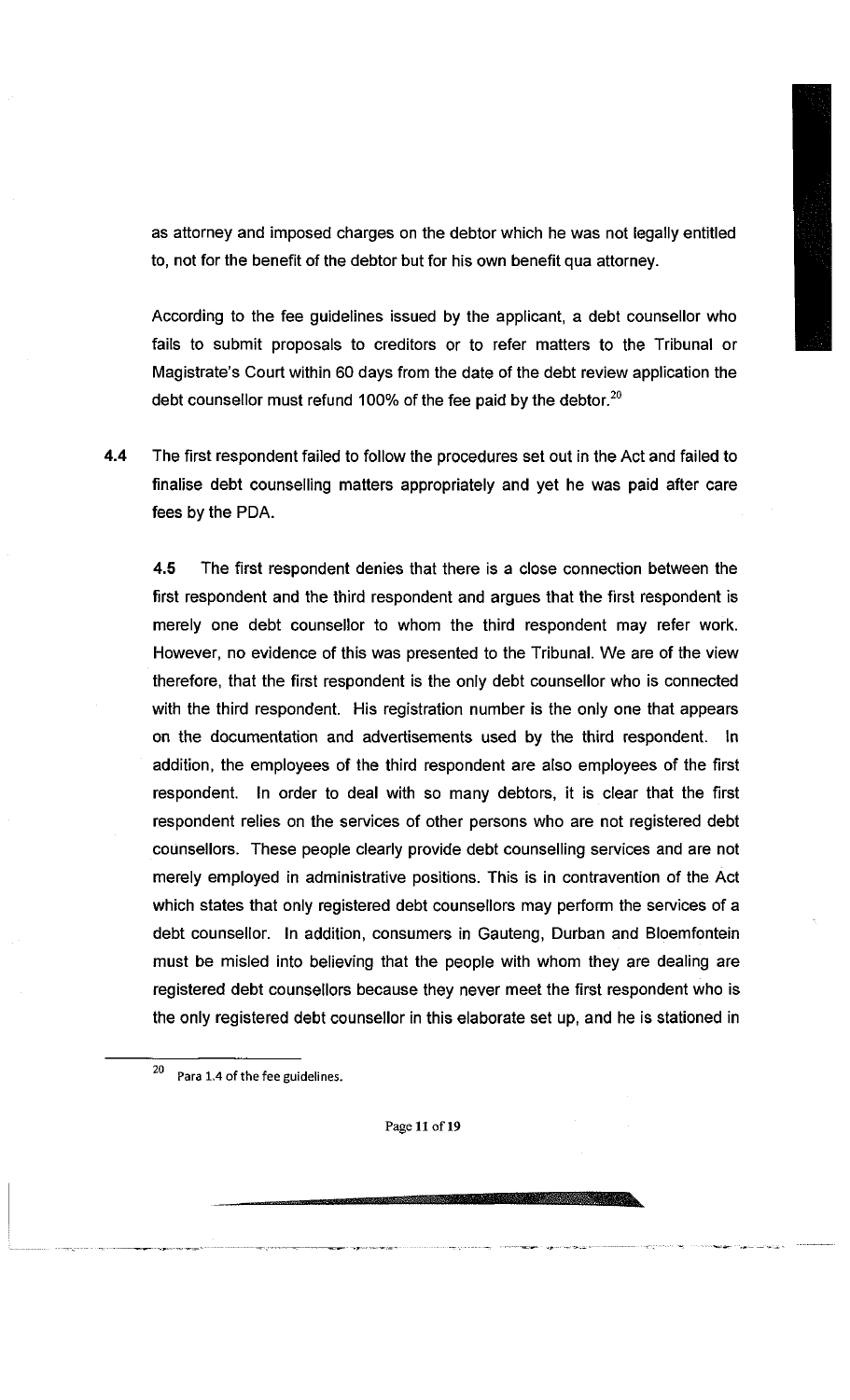Cape Town. The Act states that a person must not offer or engage in the services of a debt counsellor in terms of the Act, or hold themselves out to the public as being authorised to offer any such service, unless that person is registered in terms of the Act.<sup>21</sup> The elaborate business set-up which has been established by the respondents to obtain clients around from South Africa clearly defeats the purposes of the legislation which purpose includes providing debt counselling advice to consumers by natural persons who have been registered by the applicant.

#### 5. CONCLUSION

- 5.1 The first respondent has repeatedly contravened the Act and his conditions of registration in that he-
	- (1) failed to follow the procedures set out for debt review in the Act and instead devised his own procedures;
	- (2) failed to keep adequate records and keep relevant copies of documentation in order to demonstrate compliance with the Act; $^{22}$
	- (3) deducted a 10% commission from money which was paid by consumers for distribution to creditors which he was not entitled to do;
	- **(4)** was paid after care fees for continuing debt review services which he did not provide.

 $\bf{22}$ 

**Page 12 of 19** 

<sup>21</sup> 

**S44. S44 (1) states that only a natural person may be registered as a debt counsellor.** 

**This ts said because in each case, the first respondent should have made a determination regarding whether a consumer was over-indebted and he should have kept a record of his determination.**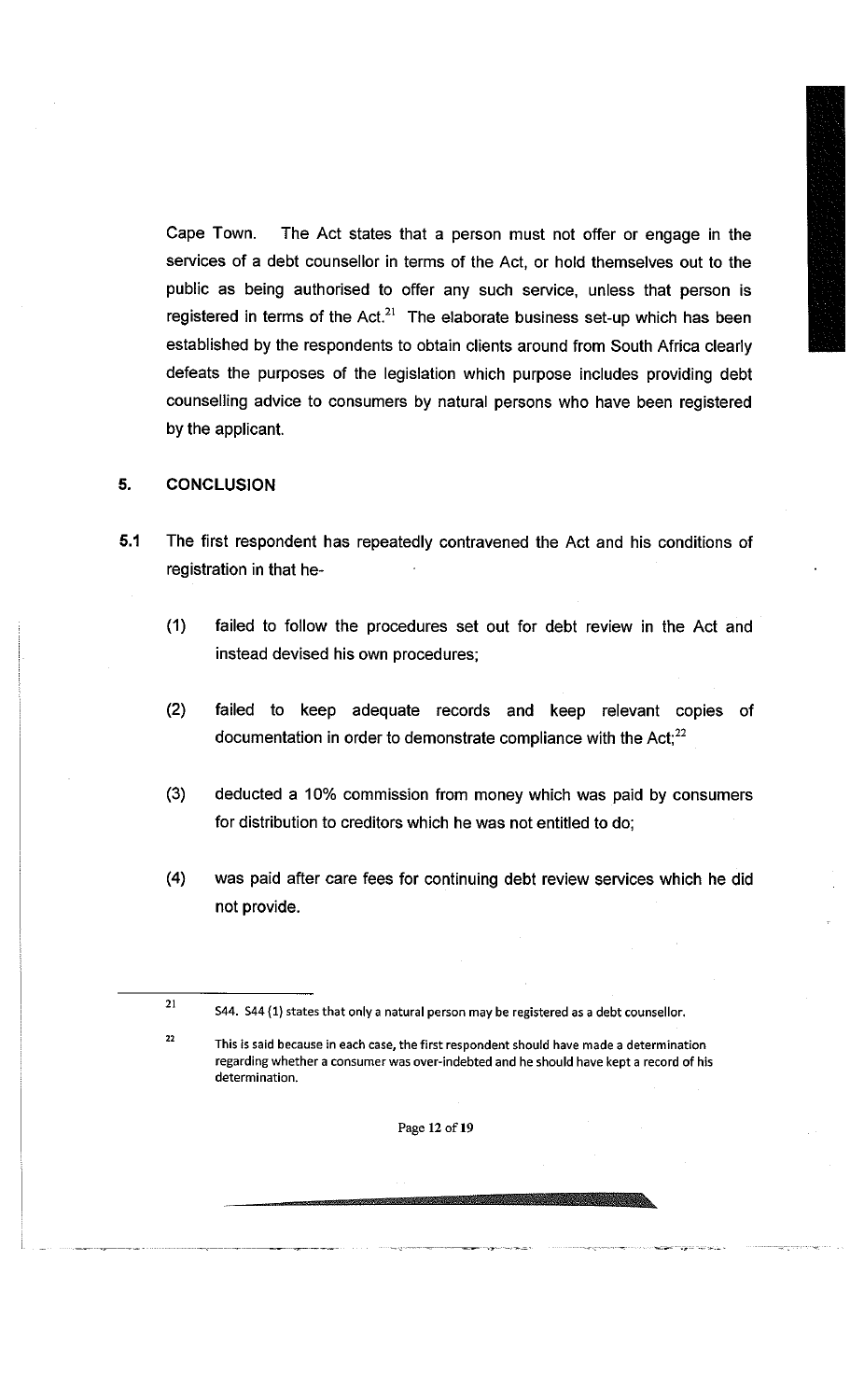**5.2** The third respondent has contravened the Act in that the third respondent has purported of offer debt counselling services in circumstances where the third respondent and/or its employees are not registered debt counsellors in terms of the Act. In addition it is contrary to the Act for the third respondent, which is not even a natural person to create the impression that it is a registered debt counsellor by using the first respondent's registration number.

#### **6 RELIEF**

د سال ۱۳۵۳ میلیون<br>۱۳۵۰ میلیون

The relief sought by the applicant against the respondents was as follows:

- **(1) The first respondent should be declared to be in repeated contravention of the provisions of his conditions of registration and section 86(6) read with regulation 24(6), 86(8) read with regulation 24(8) and (10) and in repeated contravention of regulation 24 (9) in failing to reduce the arrangements to writing (signed by the parties).**
- **(2) The abovementioned contraventions must be declared prohibited conduct in accordance with section 150(a) of the Act;**
- **(3) The first respondent's registration with the applicant as a debt counsellor must be cancelled in accordance with section 150(g) of the Act;**
- **(4) The first respondent must be ordered to repay ail his clients or consumers the amounts taken from the trust account as collection fees or retainer or future legal fees or under any other description;**
- **(5) The third respondent must be prohibited from providing debt counselling services on behalf of the first respondent;**
- **(6) The third respondent must desist from holding itself out as a debt counsellor;**
- (7) **The first respondent must surrender all of his client files to the applicant and must furnish the applicant with a list of all past and present clients within 10 days of the Tribunal's order;**
- **(8) The applicant, in its discretion, must refer all consumers under debt review or purportedly under debt review by the first respondent to a suitable, reliable and competent debt counsellor.**

At the hearing the Presiding Member requested the applicant to clarify how the relief in para (4) could be implemented. In this regard, there are two types of refunds involved. One refund relates to the 10% collection commission which each client was charged and which the applicant submitted should not have been charged and the other refund

**Page** 13 **of 19**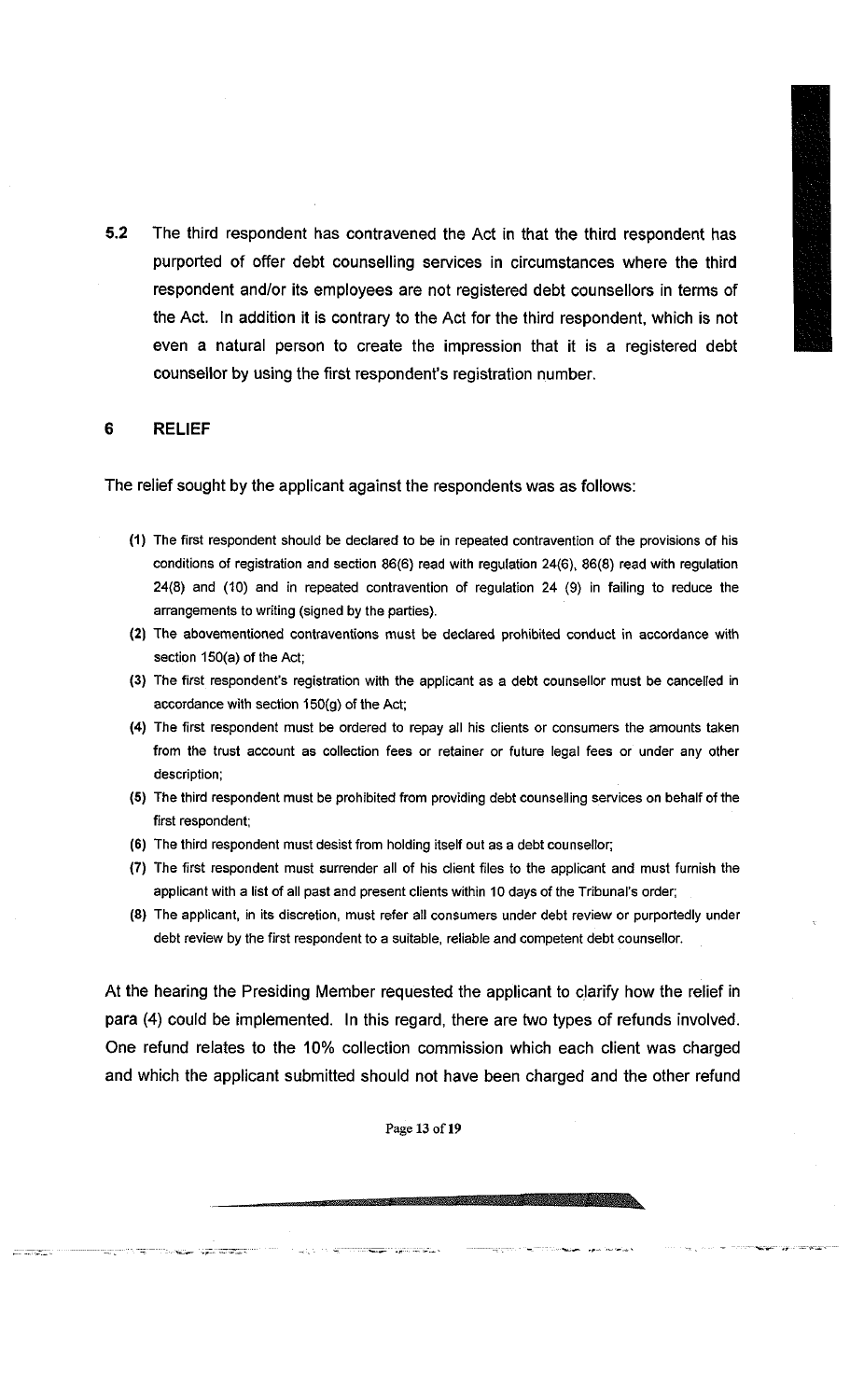relates to fees which can be charged under the applicant's guidelines but which consumers should not have been charged because the work was not done at all or only a certain percentage of the work was done. The applicant undertook to provide the Tribunal with a draft order which would include specific mechanisms or procedures whereby the order could be effectively implemented.

On 22 October 2010 the applicant filed its draft order ("the revised order"). The respondents were given an opportunity to make submissions on the revised relief. On 15 November 2010, the respondents filed a response to the applicant's revised order. In this response the respondents argued that:

- (1) The applicant's use of a tiny fraction of the first respondent's client base to penalise him in respect of all the clients was grossly unfair, unreasonable and grossly arbitrary;
- (2) The applicant did not represent any of the first respondents clients before the Tribunal since none of these clients were cited as parties to the proceedings therefore the applicant had not locus standi or mandate to claim any relief in the form of compensation or reimbursement on behalf of any complainant (or non-complainant);
- (3) The complaints levelled against the first respondent had been addressed and rectified and the applicant's insistence on the Tribunal meting out the harsh and unreasonable punishment on the basis of historical events appears vengeful and "reeks of ulterior motive";
- (4) As far as the third respondent is concerned, the applicant stated that there was in principle no objection to a number of debt counsellors organising themselves in a partnership or legal juristic person.

The respondents referred the Tribunal to the precedent of *NCR v Ralph Zulu*  NCT/53/2008/57(1) (P) in which the Tribunal had opted to follow a rehabilitory approach instead of a punitive one. The respondents rejected the applicant's draft order in its entirety as being grossly unfair, unreasonable and contrary to substantive and procedural judicial principles.

**Page 14 of 19**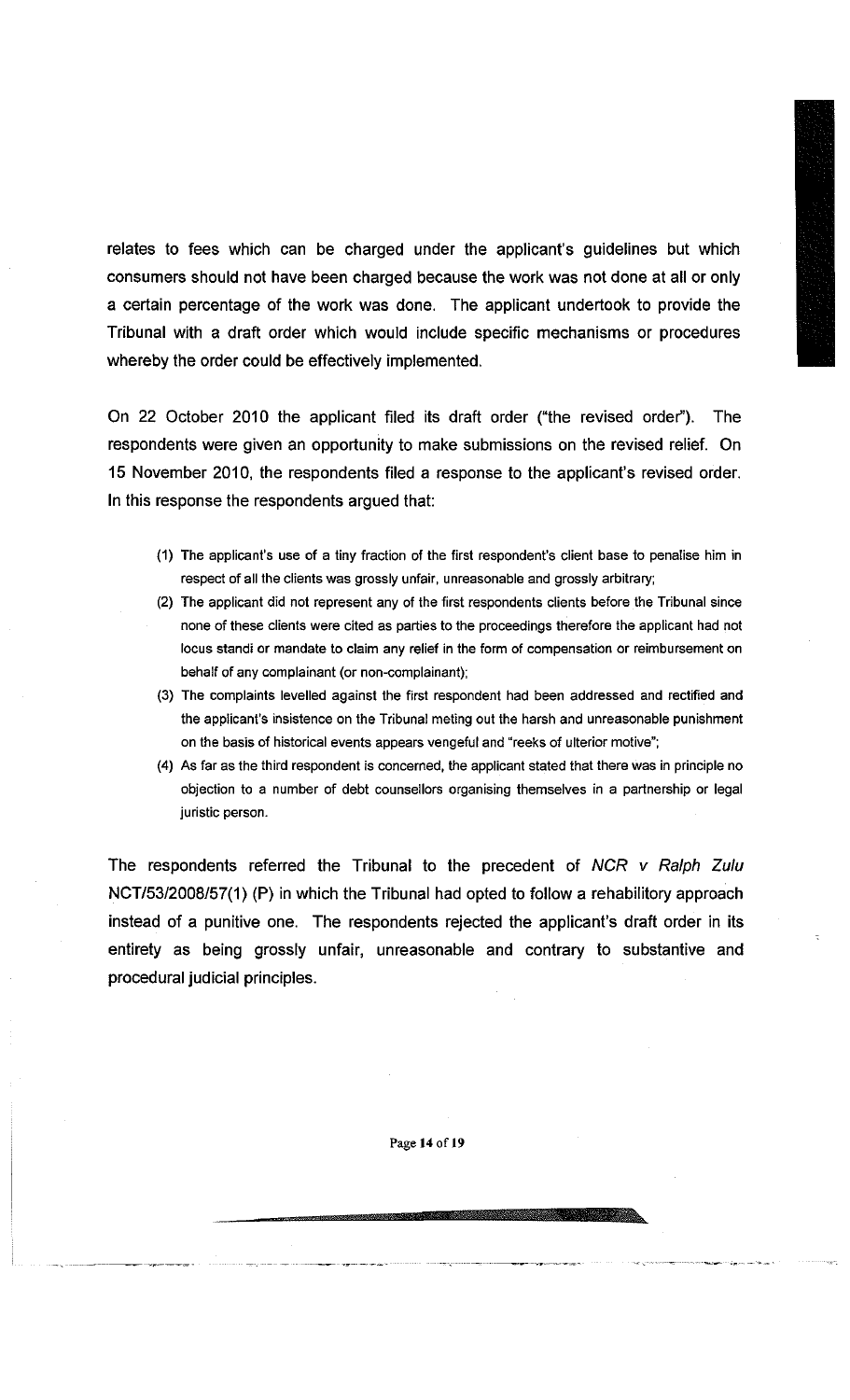## **8.** CONSIDERATION OF THE DRAFT ORDER AND RESPONDENT'S RESPONSE

The Tribunal's concern regarding the relief requested by the applicant at the hearing relates specifically to the repayment of moneys taken from consumers which the first respondent was not entitled to. In its revised order the applicant has set out a mechanism for dealing with this process. The applicant has suggested a process which would ensure that the first respondent refunds the money which he was not entitled to or which he has not earned and the applicant will monitor this process. The refunds relate specifically to fees and commission which the respondent should not have charged any of his clients, not just those clients who have submitted complaints to the applicant. The respondents have argued that the applicant has no *locus standi to* deal with matters where no complaints have been received. However, the applicant acts in the public interest and does not have to wait to receive a complaint before it takes action against a registered entity. In these circumstances, the applicant is requesting that the first respondent be ordered to repay money to consumers to which it was not entitled. This applies not only to those consumers who have complained to the applicant, but also to all those consumers who have had this collection commission deducted from the money they paid over to the first respondent, money which should have been used to pay the consumers' debts and which should not have been deducted as collection commission. In addition, the first respondent is being asked to refund legal fees to consumers in circumstances where those legal fees have not been earned and the applicant has suggested a process whereby legal fees which have been charged but which have not been earned by the first respondent can be identified.

In our view, the Tribunal decision in *NCR v Zulu* can be clearly distinguished from this matter in that at no stage did Zulu, a registered debt counsellor with the applicant, charge fees or collection commission to which he was not entitled.

In our view the revised order proposed by the applicant adequately addresses the concern raised by this Tribunal that in order to effectively implement the relief granted further details needed to be fleshed out. The revised order does not contain any new

**Page 15 of 19**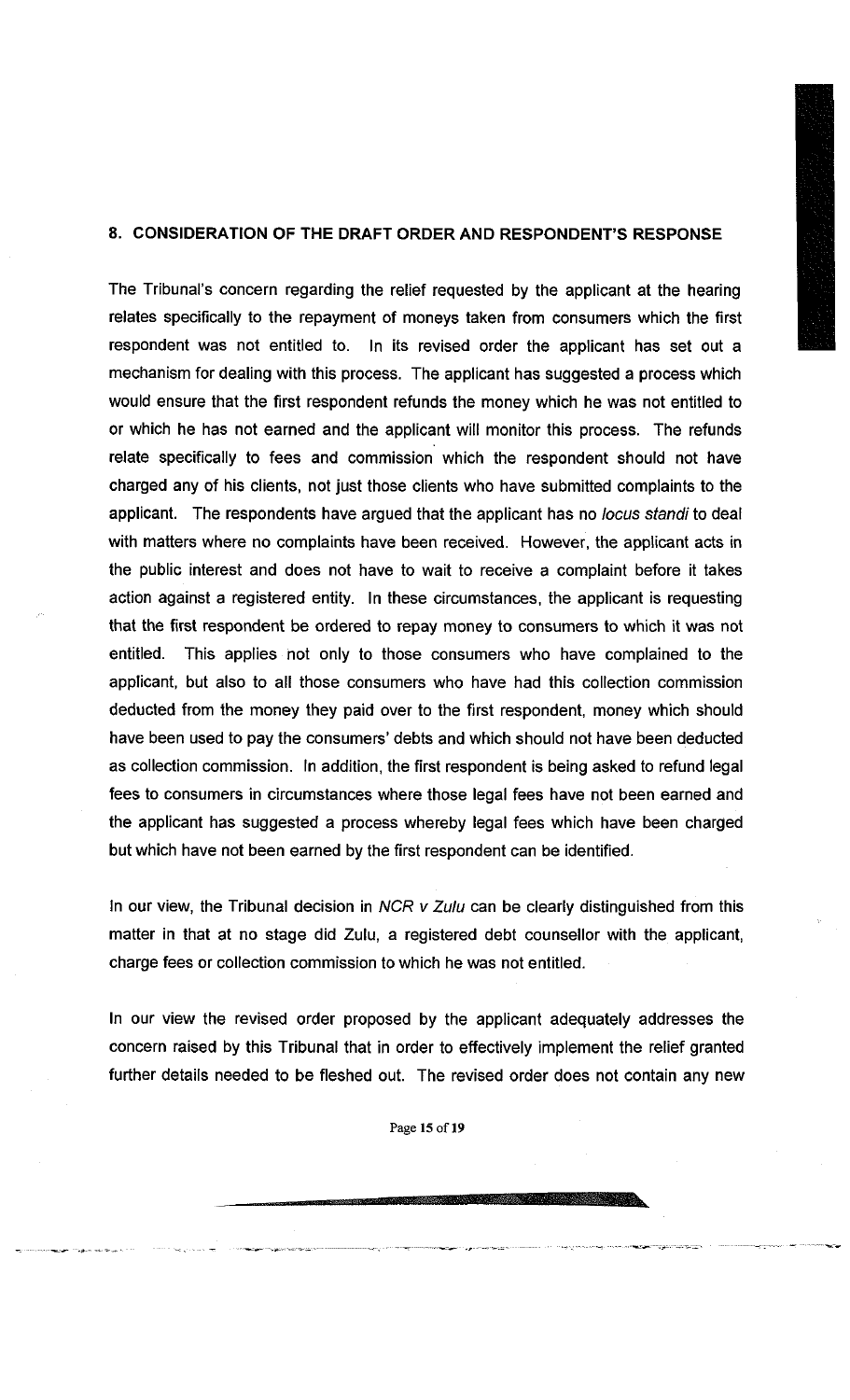matters of substance but merely makes provision for how the substantive relief granted by this Tribunal is to be implemented.

Accordingly,

The Tribunal issues the following order:

- **1.** The first respondent is declared to be in repeated contravention of the following general conditions of his registration:-
	- (a) general condition A.1;
	- (b) general condition A.2;
	- (c) general condition A.5;
	- (d) general condition A.7;
	- (e) general condition A.9; and
	- $(f)$  general condition A.11;
- 2. The first respondent is declared to be in repeated contravention of specific condition B.1 of his conditions of registration;
- 3. The first respondent is declared to be in repeated contravention of the following sections and regulations of the National Credit Act, 2005 :-
	- (a) section 86(6) read with regulation 24(6);
	- (b) section 86(7) and section 86(8) read with regulation 24(7) and regulation  $24(8)$ ;
	- (c) section 86(8) read with regulation 24(10); and
	- (d) regulation  $24(9)$ ;

.<br>متح<del>مدین ع</del>ند

<u>ಯು ದಿನು</u>

**Page 16 of 19**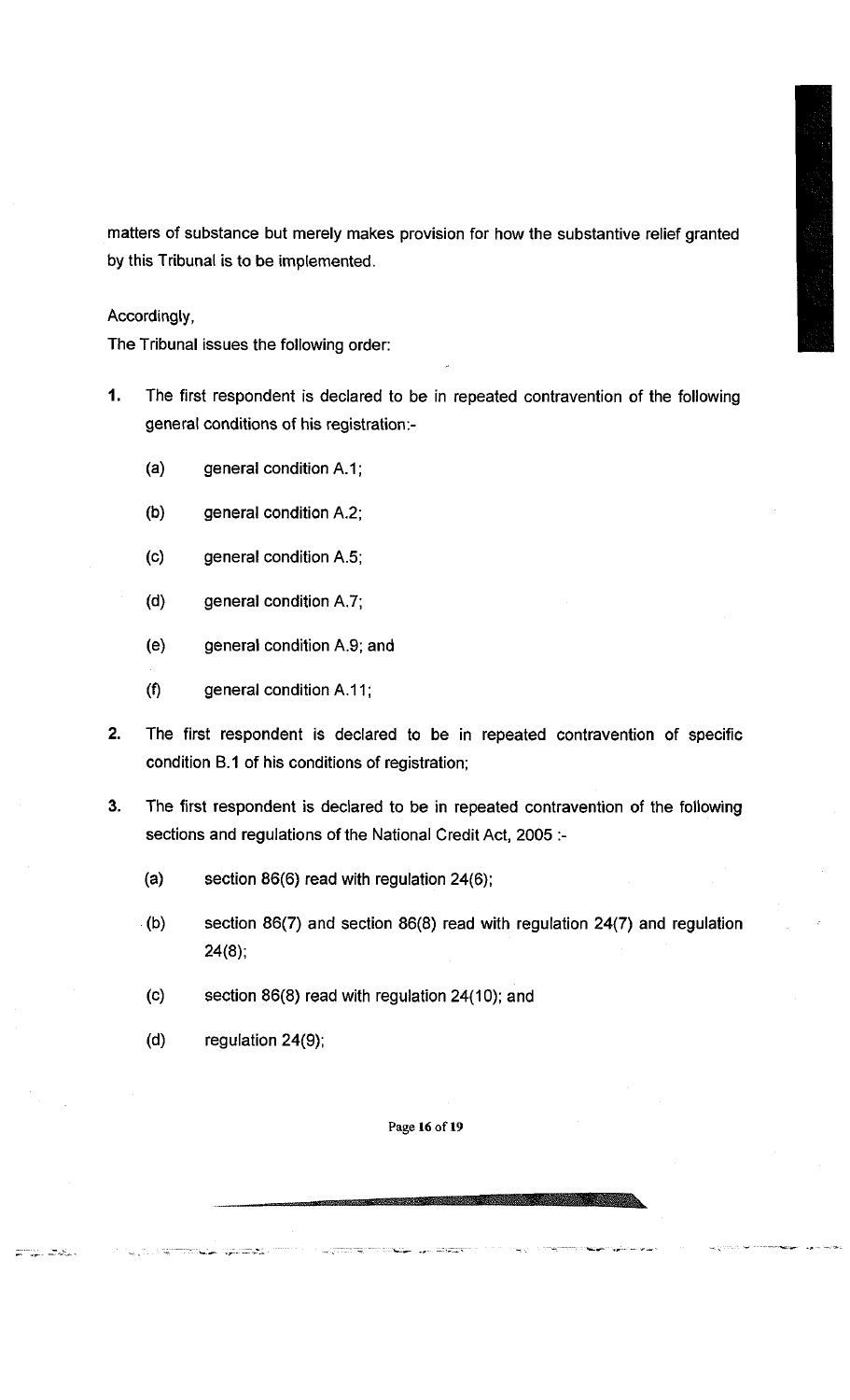- **4.** The first respondent's conduct in repeatedly contravening the general conditions and the specific conditions of his registration, and also his conduct in repeatedly contravening the Act, is declared to be conduct prohibited in terms of section 150(a) of the Act;
- 5. The first respondent's registration with the applicant as a debt counsellor is cancelled, with immediate effect, in terms of section 150(g) of the Act;
- **6.** The first respondent is ordered to refund all of his past and current clients, or consumers, all amounts taken from his trust account as collection commission, or retainer, or legal fees, or under any other description as well as any other charge not provided for in terms of the fee guidelines. The refund shall be paid to each client or consumer within thirty (30) days of the date of this order. If any client or consumer cannot be traced, then in that event, the money shall be paid into (or it shall remain in, as the case may be) the first respondent's trust account where it shall be kept until it is paid to the client or consumer. The first respondent is ordered to use his best efforts, in good faith, to locate every client or consumer for the purpose of effecting the refund.
- **7.** Pursuant to the order in paragraph 6, the first respondent is ordered to submit a report to the applicant within 60 days of the date of this order. The report shall detail:-
- **7.1** the amount of all repayments made by the first respondent;
- **7.2** the recipients of all repayments; and
- **7**.3 the steps taken by the first respondent to locate any client or consumer that he was unable to trace.
- 8. The first respondent is ordered to refund all of his past and current clients, or consumers, the amounts paid by them as debt counselling fees. To the extent that the first respondent contends that he is not obliged to refund a specific consumer, then in that event, the first respondent is ordered, by reference to each such

**Page 17 of 19**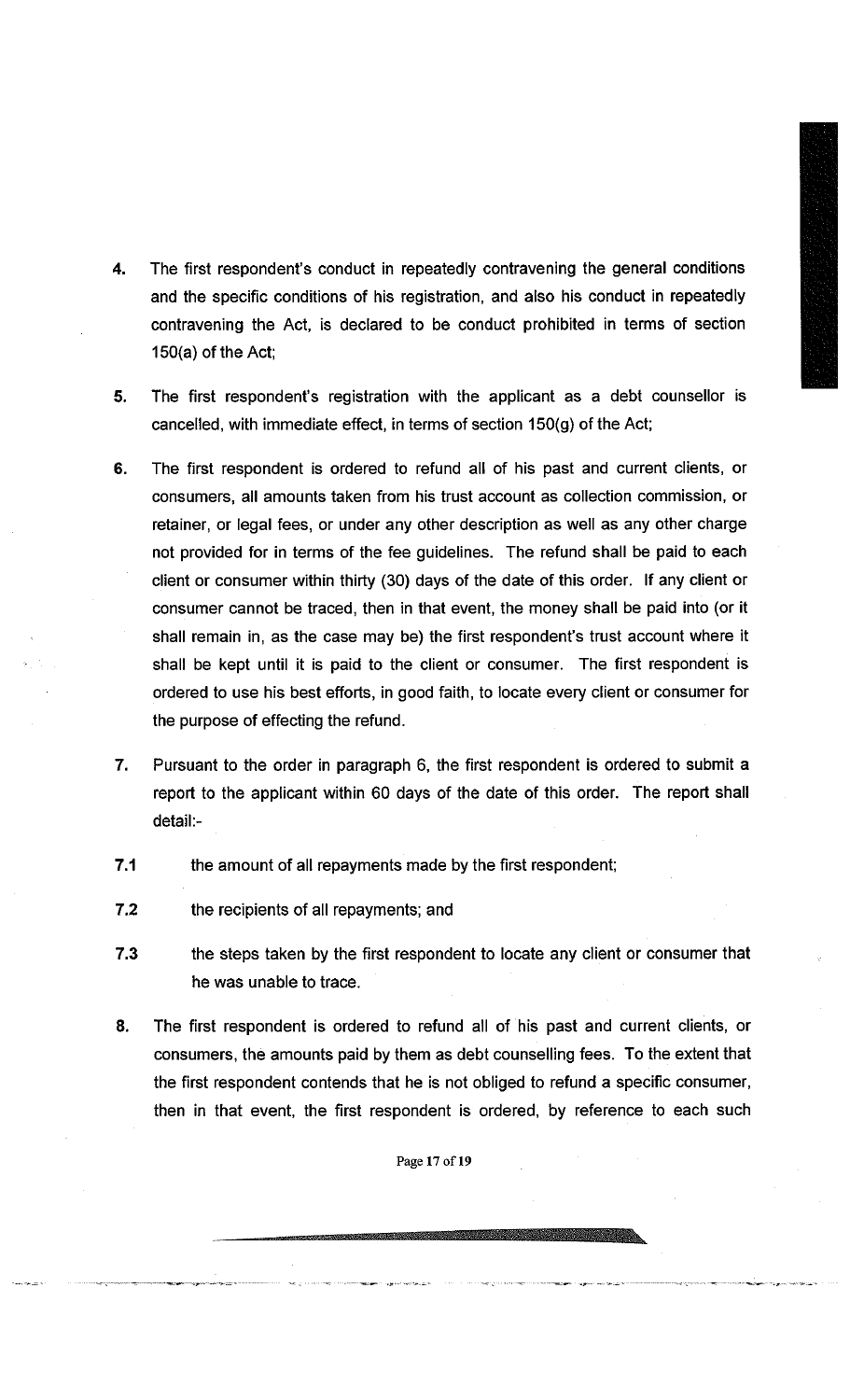consumer, to substantiate his reasons therefore. If, in the discretion of an investigator appointed by the applicant, such consumer was properly charged a debt counselling fee, then in that event, the first respondent shall not be required to refund that consumer. The refund shall be paid within thirty (30) days of the date of this order and the mechanism for payment shall be the same as that set out in paragraph 6.

- **9.** Pursuant to the order in paragraph 8, the first respondent is ordered to submit a report to the applicant within 60 days of the date of this order. The report shall detail:-
- **9.1** the amount of all repayments made by the first respondent;
- **9.2** the recipients of all repayments; and
- **9.3** the steps taken by the first respondent to locate any client or consumer that he was unable to trace.
- **10.** The third respondent is prohibited from providing debt counselling services on behalf of the first respondent or on behalf of any debt counsellor;
- **11.** The third respondent is ordered to desist from holding itself out as a debt counsellor;
- **12.** The third respondent is declared to be in repeated contravention of sections **44(1)**  and **44(2)** of the Act;
- **13.** The first respondent is ordered to surrender all of his client files to the applicant within ten (10) days of the date of this order. He is furthermore ordered to furnish the applicant with a list of all past and present clients within ten (10) days of the date of this order;
- **14.** The applicant shall take reasonable steps to furnish each of the first respondent's erstwhile clients and consumers who were under debt review with contact details

**Page 18 of 19**